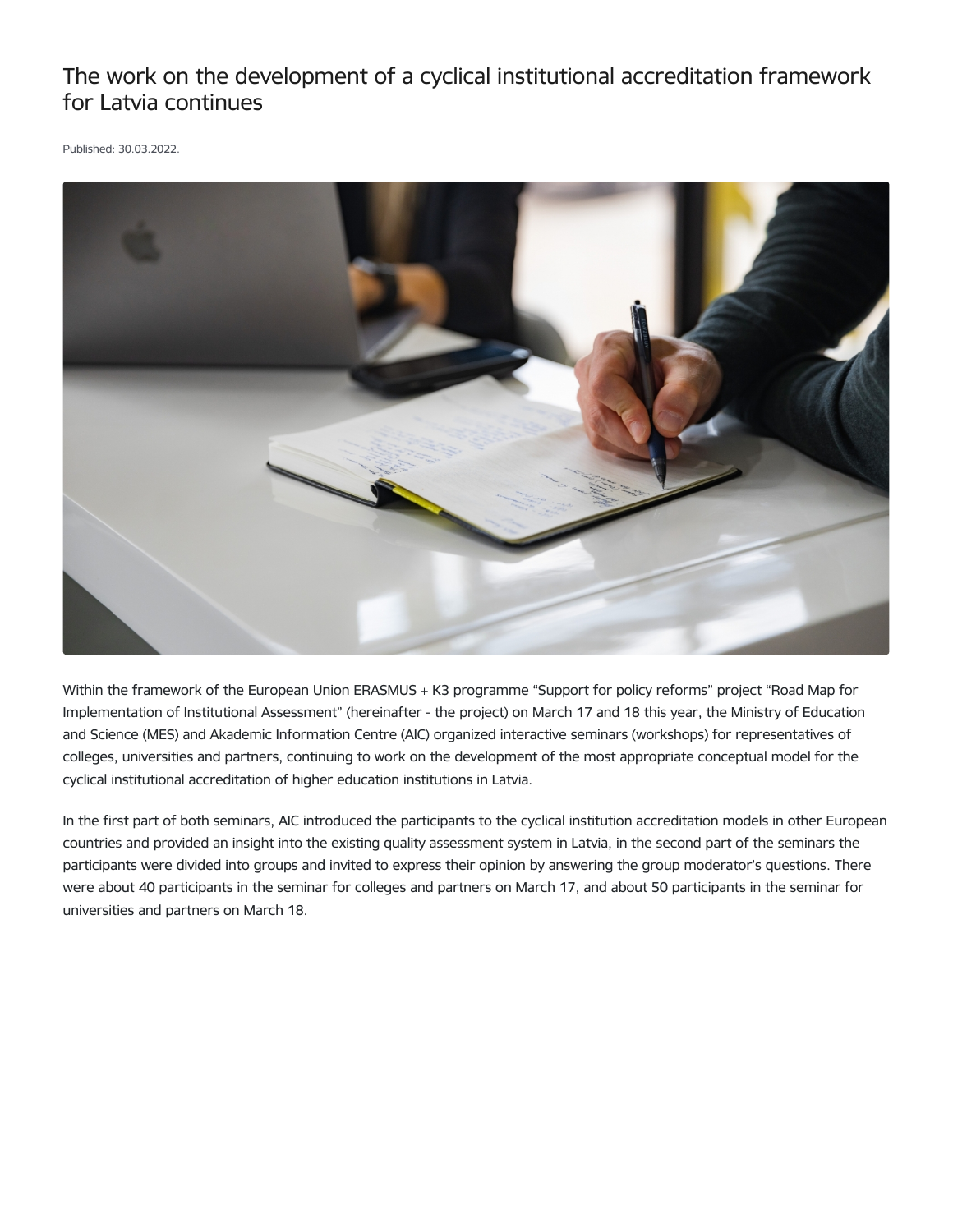

## Photo: workshop for colleges and partners on March 18

All in all, it can be concluded that the participants of both seminars agreed - cyclical accreditation of higher education institutions in Latvia is necessary and should be supported from the point of view of all involved parties. Institutional accreditation must be carried out in the public interest so that its members receive a high-quality and competitive education. The participants also pointed out that when introducing institutional accreditation as the main quality assessment system of higher education institutions in Latvia, the current assessment of study programs and fields should be abandoned. Those present emphasized that preparing for institutional accreditation takes considerable time and resources, and would therefore support such accreditation no more frequently than every 6 to 10 years. Participants drew the attention of the MES and the AIC to the need for specific guidelines, the need for a preparation phase, a transition period and training for employees. The experts who carry out the evaluation must be competent in the implementation of the processes of the specific type of educational institution, for example, the academic representatives of the college in the evaluation must be from the vocational education environment.